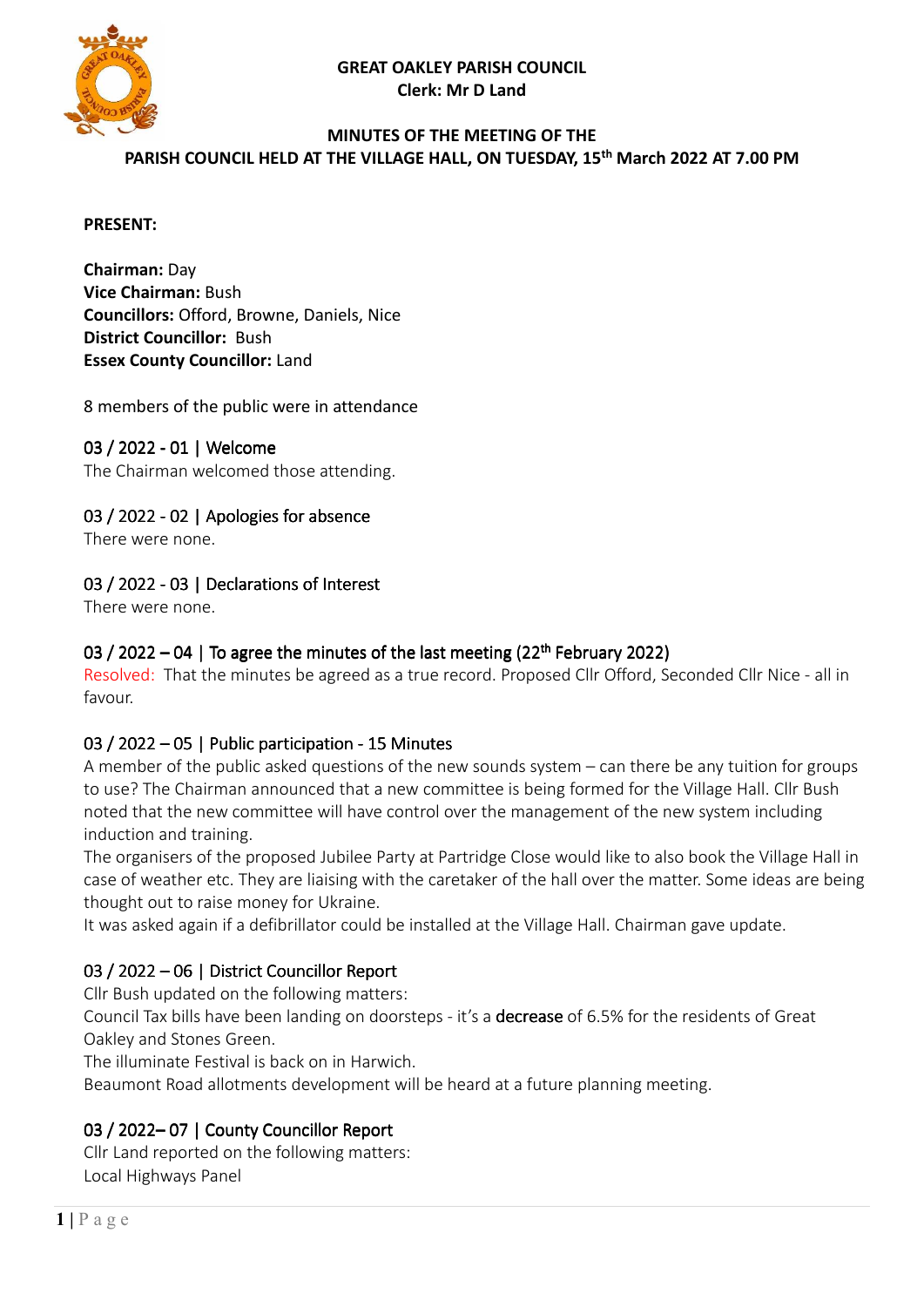#### **GREAT OAKLEY PARISH COUNCIL Clerk: Mr D Land**



### **MINUTES OF THE MEETING OF THE**

**PARISH COUNCIL HELD AT THE VILLAGE HALL, ON TUESDAY, 15th March 2022 AT 7.00 PM** 

Red Barn Lane Flashing Bollard Footpath Cllr Daniels has sent a list of the signs that are damaged / broken / faded. Cllr Bush noted that 'Onenetwork' is a useful tool for seeing what is happening on the roads. Action, Clerk: Please can we check if the signs are cleaned annually?

#### 03 / 2022 – 08 | Clerk's Report & Correspondence

The Clerk reported on the following matters: Light in Stones Green – update Finance updates now to be uploaded onto the website Telephone Box update Burial Ground

## 03 / 2022 - 09 | Reports

#### Burial Ground, Recreation Field, Play Area and Greenswards

The Clerk noted that there were now three proposals on the table for improvements on the recreation field. Another company has been asked if they wish to put in a proposal.

#### Public Rights of Way / Footpaths

Cllr Browne has walked some of the paths.

Hamford Drive out towards the School on Beaumont Road - grass is growing out over the pavement. Action: Who is responsible for that?

Action: Send letter to Ashleigh Cottage – the pavement is still not able to be used owing to building materials.

Stones Green Triangle – the fallen tree to be removed as is dangerous.

### Great Oakley and Stones Green in Bloom and Queen's Jubilee

Cllr Nice gave updates on: planters, road closures, marquees, bunting and general efforts for promotion through posters etc.

Cllr Daniels noted that a budget has been formulated and gave details of some of the road closures. Children's entertainment, Punch and Judy, games, refreshments at the pub etc. A jubilee bench is being purchased for the recreation field. The telephone box will hopefully be ready, trees along Beaumont Road, good take up from local organisations. Sunday June 5<sup>th</sup> 12-5pm.

Resolved: that the K6 phone box project be moved forward with any costs incurred within £250 be covered by the Chairman's Discretionary Fund.

Action: Chase the bench and desired delivery date from Glasdons.

#### **TDALC**

Nothing to report

### **Village Hall**

Chairman gave an update on the following matters: